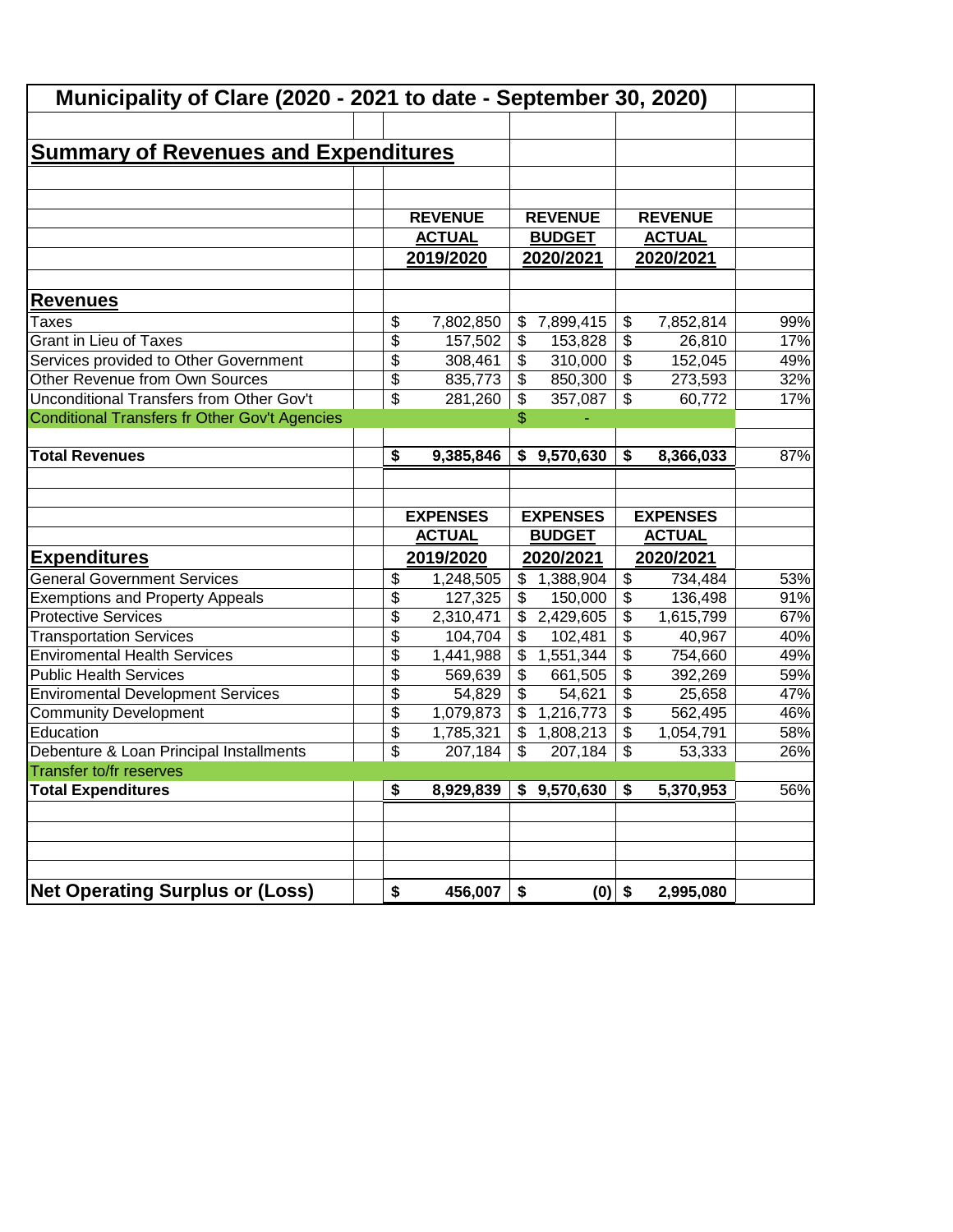|                 | Municipality of Clare (2020 - 2021 to date - September 30, 2020) |               |                 |                            |               |
|-----------------|------------------------------------------------------------------|---------------|-----------------|----------------------------|---------------|
|                 |                                                                  |               |                 |                            | Page 2        |
|                 |                                                                  |               |                 |                            |               |
| <b>Revenues</b> |                                                                  |               | <b>REVENUE</b>  |                            |               |
|                 |                                                                  | <b>ACTUAL</b> | <b>BUDGET</b>   |                            | <b>ACTUAL</b> |
| Acc $#$         |                                                                  | 2019/2020     | 2020/2021       |                            | 2020/2021     |
|                 | <u>Taxes</u>                                                     |               |                 |                            |               |
| 11100           | <b>Assessable Property</b>                                       |               |                 |                            |               |
| 11110           | <b>Residential Tax</b>                                           | 4,903,475     | 5,020,669       | \$                         | 5,020,669     |
| 11120           | <b>Commercial Tax</b>                                            | 1,409,006     | 1,413,264       | \$                         | 1,413,264     |
| 11151           | Resource Tax                                                     | 456,467       | 431,107         | $\frac{1}{2}$              | 431,136       |
| 11153           | Forest Property taxes (-50,000 acres @ .25)                      | \$<br>24,980  | 24,980          | $\frac{1}{2}$              | 24,991        |
| 11154           | Forest Property taxes (+50,000 acres @ .40)                      | \$<br>8,462   | 8,462           | $\boldsymbol{\theta}$      | 8,248         |
| 11182           | Area Rate Collected for Fire Depts (5¢ uniform rate)             | 291,930       | 296,240         | \$                         | 296,704       |
| 11182           | Area Rate Collected for Fire Truck (6¢ uniform rate)             | 350,284       | 355,490         | $\boldsymbol{\theta}$      | 355,490       |
| 11290           | Area Rates - Street Lights                                       | 22,732        | 23,275          | $\frac{1}{2}$              | 23,379        |
| 11185           | Private Road Maintenance (By-Law 34)                             |               | 4,600           | $\frac{1}{2}$              | 4,600         |
|                 | <b>Sub-Total</b>                                                 | 7,467,336     | 7,578,087<br>\$ | \$                         | 7,578,481     |
|                 |                                                                  |               |                 |                            |               |
| 11400           | <b>Business Property</b>                                         |               |                 |                            |               |
| 11420           | Based on Revenue - Aliant                                        | 29,901        | 28,000          | $\frac{1}{2}$              | 27,745        |
| 12430           | NS Power Inc. (Grant in lieu of taxes)                           | 5,123         | 5,123           | $\boldsymbol{\mathsf{S}}$  |               |
| 11431           | NSFM - Nova Scotia Power (HST Rebate)                            | 13,488        | 13,000          | $\sqrt[6]{\frac{1}{2}}$    | 23,353        |
|                 |                                                                  |               |                 |                            |               |
|                 | <b>Sub-Total</b>                                                 | 48,512        | 46,123          | \$                         | 51,098        |
| 11900           | <b>Other Taxes</b>                                               |               |                 |                            |               |
| 11910           | Deed Transfer Tax                                                | \$<br>111,082 | 105,000         | $\boldsymbol{\mathsf{S}}$  | 49,824        |
|                 | Sewer Services Charges                                           |               |                 |                            |               |
| 11184           | Church Point - Sewer Services (236Ux\$200)                       | 46,800        | 47,200          | $\boldsymbol{\theta}$      | 46,800        |
| 11210           | Meteghan/Mriver/MCentre - Sewer Serv (510Ux\$200)                | 102,000       | 102,000         | $\boldsymbol{\mathsf{S}}$  | 101,400       |
| 11214           | Church Point - Sewer Frontage                                    | 1,261         | 1,261           | \$                         | 5,352         |
| 11215           | Belliveau Cove - Frontage                                        | 4,000         |                 |                            |               |
| 11216           | Meteghan River/Centre Ext - Frontage Charges (residentia         | 8,659         | 6,344           | $\boldsymbol{\mathsf{\$}}$ | 6,459         |
| 11211           | Belliveau Cove - Sewer Services (67Ux\$200)                      | 13,200        | 13,400          | $\boldsymbol{\mathsf{S}}$  | 13,400        |
|                 | <b>Sub-Total</b>                                                 | 287,002       | 275,205         | \$                         | 223,235       |
|                 |                                                                  |               |                 |                            |               |
|                 |                                                                  | 7,802,850     | 7,899,415       | \$                         | 7,852,814     |
|                 |                                                                  |               |                 |                            |               |
|                 | <b>Grants in Lieu of Taxes</b>                                   |               |                 |                            |               |
| 12100           | <b>Federal Government</b>                                        | \$<br>23,694  | 21,848          | $\sqrt[6]{\frac{1}{2}}$    |               |
| 12100           | <b>Federal Government Agencies</b>                               |               |                 |                            |               |
| 12300           | <b>Provincial Government</b>                                     |               |                 |                            |               |
|                 | Prov. Properties/Resource Farm/Supporting Inst.                  | 115,107       | 115,354         | $\sqrt[6]{\frac{1}{2}}$    | 13,184        |
| 11940           | Fire Protection Grant (Schools)                                  | 6,781         | 5,029           | $\overline{\$}$            | 5,029         |
|                 | <b>Provincial Government Agencies</b>                            |               |                 |                            |               |
| 11930           | NS Liquor Corporation Tax                                        | 8,597         | 8,597           | \$                         | 8,597         |
| 11950           | Civic Addressing Grant                                           | 3,323         | 3,000           |                            |               |
|                 |                                                                  |               |                 |                            |               |
|                 | TOTAL GRANTS IN LIEU OF TAXES                                    | 157,502       | 153,828         | \$                         | 26,810        |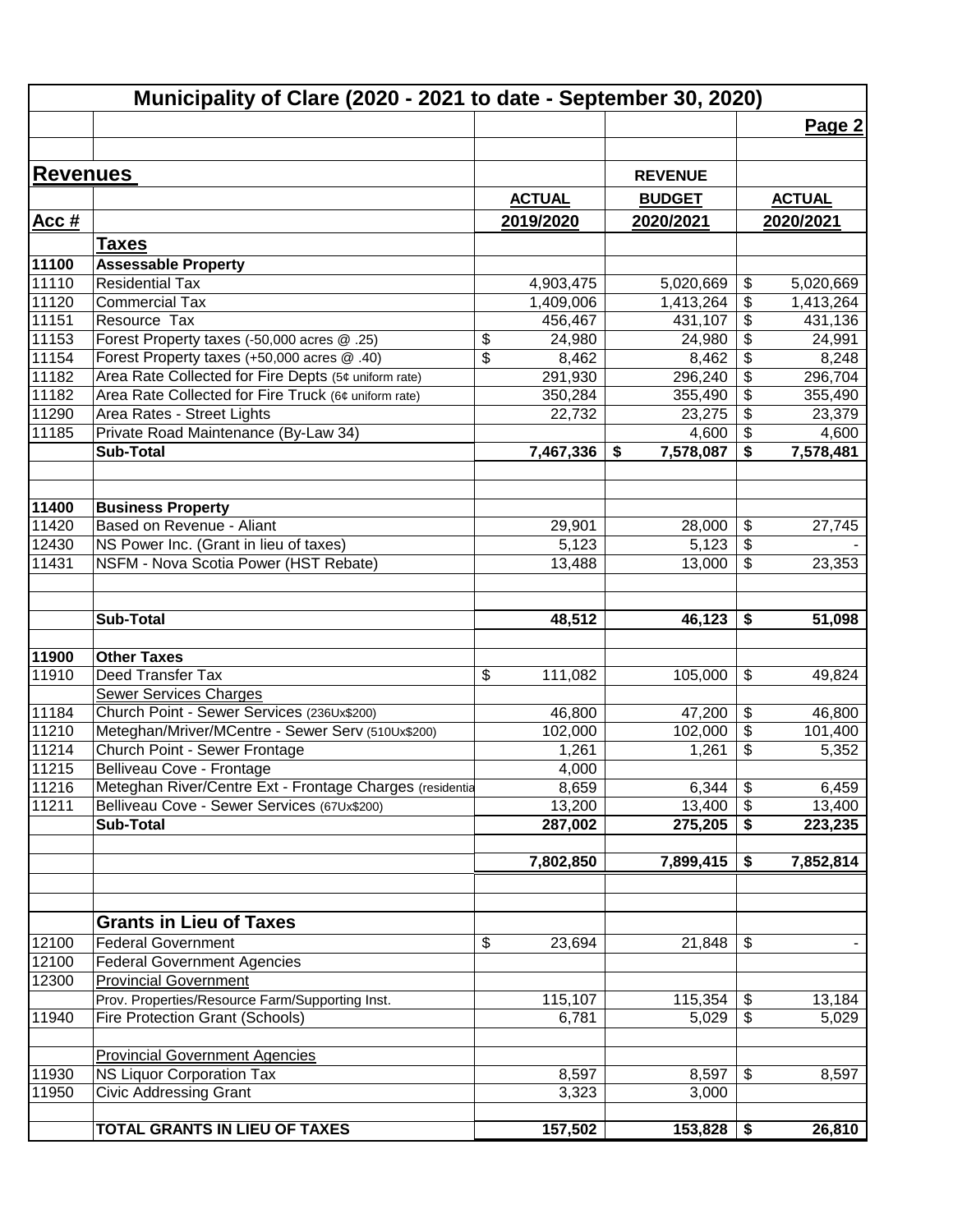|                 | Municipality of Clare (2020 - 2021 to date - September 30, 2020) |                       |                 |                         |                 |                                      |               |
|-----------------|------------------------------------------------------------------|-----------------------|-----------------|-------------------------|-----------------|--------------------------------------|---------------|
|                 |                                                                  |                       |                 |                         |                 |                                      | Page 3        |
| <b>Revenues</b> |                                                                  |                       |                 |                         |                 |                                      |               |
|                 |                                                                  |                       | <b>ACTUAL</b>   |                         | <b>BUDGET</b>   |                                      | <b>ACTUAL</b> |
| Acc #           |                                                                  |                       | 2019/2020       |                         | 2020/2021       | 2020/2021                            |               |
|                 |                                                                  |                       |                 |                         |                 |                                      |               |
| 13000           | <b>Services Provided to Other Gov't</b>                          |                       |                 |                         |                 |                                      |               |
| 13340           | Landfill/Transfer Tipping Fees & White Goods                     | \$                    | 308,461         | \$                      | 310,000         | \$                                   | 152,045       |
|                 | TOTAL SERVICES PROV.TO OTHER GOV'T                               | \$                    | 308,461         | \$                      | 310,000         | \$                                   | 152,045       |
| 15000           | <b>Other Revenue from Own Sources</b>                            |                       |                 |                         |                 |                                      |               |
| 15100           |                                                                  |                       |                 |                         |                 |                                      |               |
|                 | <b>Building &amp; Development Permits</b>                        | \$                    | 26,845          | \$                      | 26.000          | \$                                   | 19,599        |
| 15108<br>15200  | Dog Tags<br>Fines (RCMP)                                         | \$                    | 180             | \$                      | 50              | \$                                   |               |
| 15210           | Miscellaneous - CHC                                              | \$<br>$\overline{\$}$ | 24,866<br>1,676 | \$<br>\$                | 25,000<br>1,500 | \$<br>$\overline{\mathbf{S}}$        | 6,939<br>300  |
| 15301           | Rent - Clare Health Centre                                       | \$                    | 250,963         | \$                      | 254, 134        | \$                                   | 148,345       |
| 15302           | Rent - Cultural Hub Culturel                                     | \$                    | 12,000          | \$                      | 12,000          | \$                                   | 8,675         |
| 15304           | Clare Veteran Centre - Rentals                                   | \$                    | 12,545          | $\overline{\mathbf{3}}$ | 12,500          | $\overline{\boldsymbol{\mathsf{s}}}$ | 150           |
| 15305           | Eco Park - Rent                                                  | \$                    | 25,200          | \$                      | 10,500          | $\overline{\mathcal{S}}$             | 14,700        |
| 15400           | <b>Operational Grants (SWNDHA)</b>                               | \$                    | 84,016          | \$                      | 84,016          | \$                                   | 46,151        |
| 15500           | Return on Investments                                            | $\overline{\$}$       | 41,013          | $\overline{\mathbf{3}}$ | 40,000          | $\overline{\$}$                      | 17,331        |
| 15600           | Penalties and Interest on Taxes                                  | \$                    | 106,346         | \$                      | 90,000          | \$                                   | 21,934        |
| 15932           | <b>Tax Sale Fees</b>                                             | \$                    | 6,850           | \$                      | 7,500           | $\frac{1}{2}$                        | (300)         |
| 15928           | <b>Tent Rentals</b>                                              | \$                    | 8,000           | \$                      | 7,000           | \$                                   |               |
| 15930           | Miscellaneous                                                    | \$                    | 5,008           | $\overline{\mathbf{3}}$ | 13,500          | \$                                   | 1,150         |
|                 |                                                                  | \$                    | 605,508         | \$                      | 583,700         | \$                                   | 284,973       |
|                 | <b>Community Development</b>                                     |                       |                 |                         |                 |                                      |               |
| 11190           | <b>Gran Fondo - Registrations</b>                                | \$                    | 108,853         | \$                      | 105,000         | \$                                   | (19, 226)     |
| 11191           | Gran Fondo - Sponsorship                                         | \$                    | 17,525          | \$                      | 19,000          | $\frac{1}{2}$                        |               |
| 11192           | Gran Fondo - Other Revenues                                      | \$                    | 13,591          | \$                      | 13,000          | \$                                   | 475           |
|                 | -Total GranFondo Revenue                                         | \$                    | 139,969         | $\overline{\mathbf{e}}$ | 137,000         | \$                                   | (18, 751)     |
|                 | <b>Total Tourism Revenue</b>                                     | \$                    | 49,532          | \$                      | 93,200          | \$                                   | 6,560         |
|                 | <b>Total Recreation Revenue</b>                                  | \$                    | 40,764          | \$                      | 36,400          | \$                                   | 810           |
|                 | <b>Total Community Development</b>                               | \$                    | 230,265         | \$                      | 266,600         | \$                                   | (11, 381)     |
|                 |                                                                  |                       |                 |                         |                 |                                      |               |
|                 | TOTAL OTHER REVENUE FR OWN SOURCES                               | \$                    | 835,773         | \$                      | 850,300         | \$                                   | 273,593       |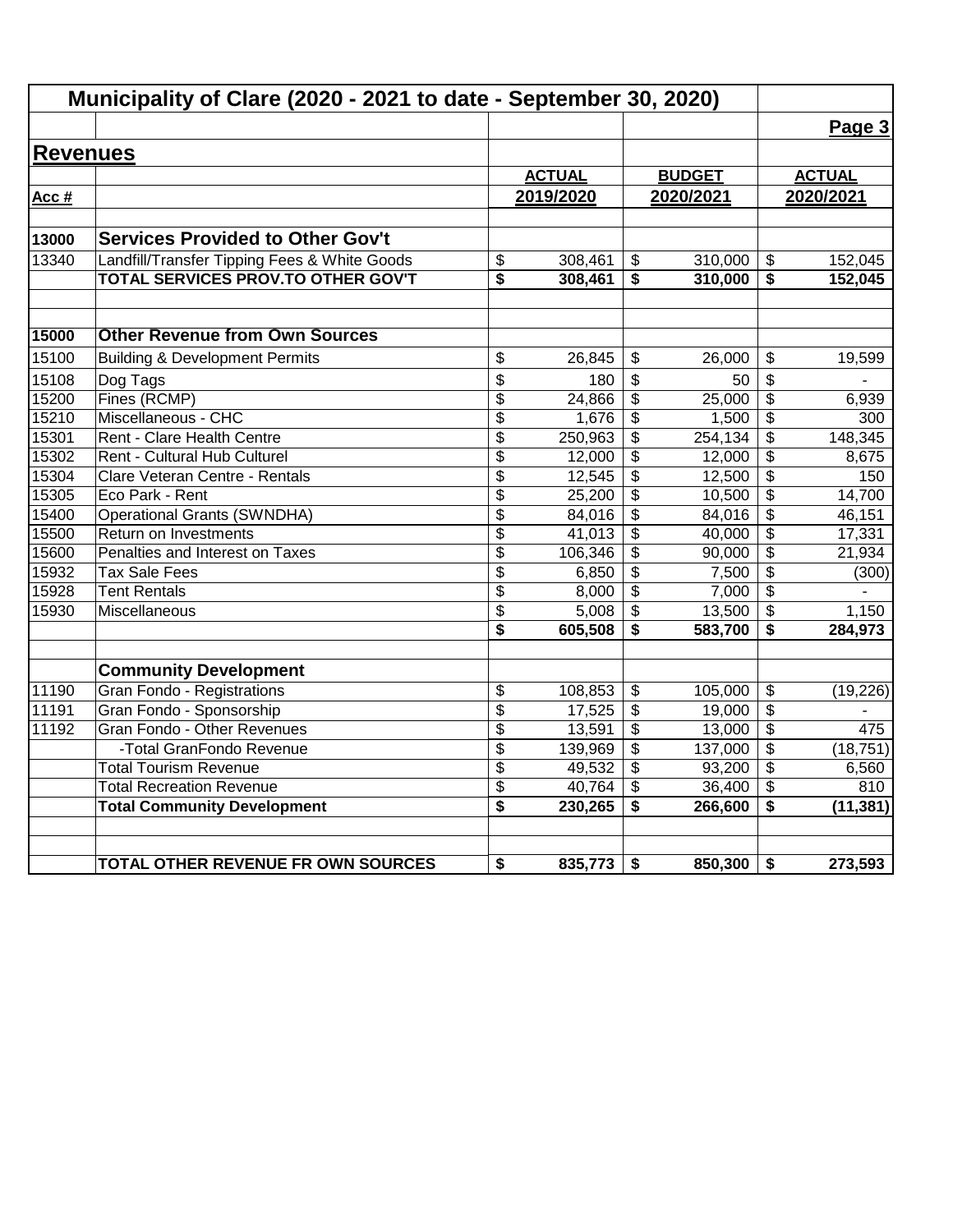|          | Municipality of Clare (2020 - 2021 to date - September 30, 2020) |               |               |    |               |
|----------|------------------------------------------------------------------|---------------|---------------|----|---------------|
|          |                                                                  |               |               |    | Page 4        |
| Revenues |                                                                  |               |               |    |               |
|          |                                                                  |               |               |    |               |
|          |                                                                  | <b>ACTUAL</b> | <b>BUDGET</b> |    | <b>ACTUAL</b> |
| ACC#     |                                                                  | 2019/2020     | 2020/2021     |    | 2020/2021     |
|          | <b>Unconditional Transfers from Other Gov'ts</b>                 |               |               |    |               |
| 16281    | <b>Equalization Grant</b>                                        | \$<br>223,087 | \$<br>223,087 | \$ | 55,772        |
| 12009    | Grants - CMA                                                     | 13,173        | \$            |    |               |
| 12009    | Doctors NS/Assoc.Comm. Health Centre                             | \$<br>5,000   | \$            | \$ | 5,000         |
| 12009    | PNS - Bilingualism                                               | \$<br>40,000  | 40,000        |    |               |
|          | Communauté accueillante                                          |               | 94,000        |    |               |
|          | TOTAL UNCONDITIONAL TRANSFERS FR OTHER GOV'TS \$                 | 281,260       | 357,087       | S. | 60,772        |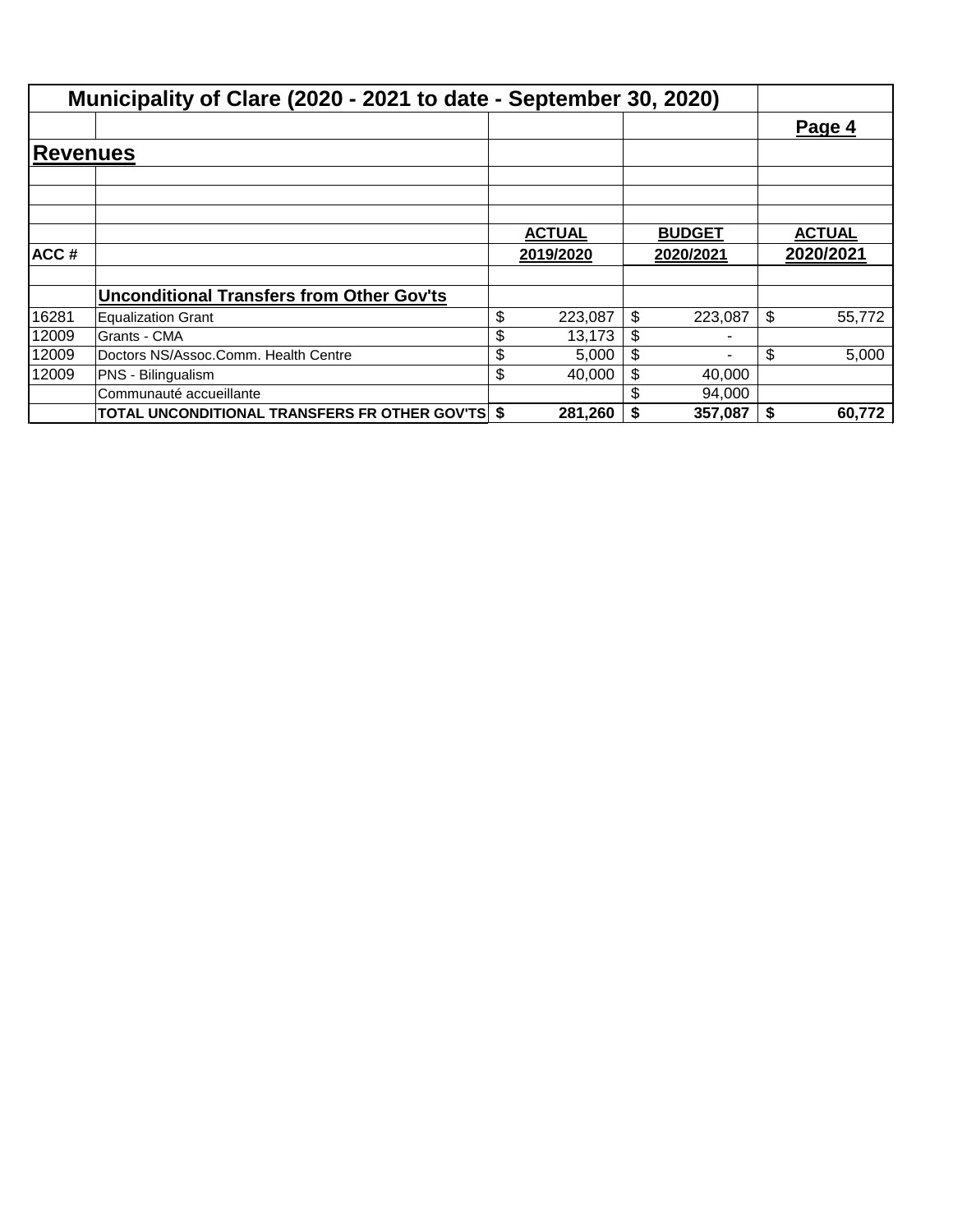| Municipality of Clare (2020 - 2021 to date - September 30, 2020) |                                                                         |                       |                  |                 |                  |                                                           |                                   |
|------------------------------------------------------------------|-------------------------------------------------------------------------|-----------------------|------------------|-----------------|------------------|-----------------------------------------------------------|-----------------------------------|
|                                                                  | <b>Expenditures</b>                                                     |                       |                  |                 |                  |                                                           | Page 5                            |
|                                                                  |                                                                         |                       |                  |                 |                  |                                                           |                                   |
| 21243                                                            | Low Income Exemptions & Appeals                                         | \$                    | 127,325          | \$              | 150,000          | \$                                                        | 136,498                           |
| 21244                                                            |                                                                         |                       |                  |                 |                  |                                                           |                                   |
|                                                                  |                                                                         |                       | <b>ACTUAL</b>    |                 | <b>BUDGET</b>    |                                                           | <b>ACTUAL</b>                     |
| ACC#                                                             |                                                                         |                       | 2019/2020        |                 | 2020/2021        |                                                           | 2020/2021                         |
|                                                                  | <b>GENERAL GOVERNMENT SERVICES</b>                                      |                       |                  |                 |                  |                                                           |                                   |
|                                                                  | <b>Warden and Council</b>                                               |                       |                  |                 |                  |                                                           |                                   |
| 21110                                                            | Council Honorarium                                                      | \$                    | 194,229          | \$              | 198,500          | \$                                                        | 99,086                            |
| 21111                                                            | Council - Mileage, & Conferences                                        | \$                    | 20,799           | \$              | 28,000           | \$                                                        | 661                               |
|                                                                  | Sub-Total                                                               | \$                    | 215,028          | \$              | 226,500          | \$                                                        | 99,747                            |
|                                                                  |                                                                         |                       |                  |                 |                  |                                                           |                                   |
|                                                                  | <b>Administration-Salaries</b><br>CAO / Assistant to the CAO /          | \$                    | 397,224          | \$              | 429,774          | \$                                                        | 206,196                           |
|                                                                  | Director of Finance/ Tax Clerk /                                        |                       |                  |                 |                  |                                                           |                                   |
|                                                                  | <b>Accounting Clerk /Communications Officer</b>                         |                       |                  |                 |                  |                                                           |                                   |
|                                                                  | <b>Administration-Other</b>                                             |                       |                  |                 |                  |                                                           |                                   |
| 20020                                                            | C.P.P.                                                                  | \$                    | 23,443           | \$              | 27,235           | \$                                                        | 12,709                            |
| 20030                                                            | EI                                                                      | \$                    | 7,354            | \$              | 7,285            | \$                                                        | 3,788                             |
| 20040                                                            | Pension Plan                                                            | \$                    | 22,887           | \$              | 24,124           | \$                                                        | 12,129                            |
| 20060                                                            | Insurance                                                               | \$                    | 15,731           | \$              | 18,915           | \$                                                        | 8.814                             |
| 21112                                                            | Simultaneous Translation                                                | \$                    | 9,492            | \$              | 13,000           | \$                                                        | 1,005                             |
| 21113<br>21241                                                   | <b>Translation of Documents</b><br>Clerk's Pension (Delphis until 1993) | \$<br>$\overline{\$}$ | 3,546<br>12,463  | \$<br>\$        | 7,000<br>3,500   | $\overline{\boldsymbol{\mathfrak{s}}}$<br>$\overline{\$}$ | 4,261                             |
| 21242                                                            | IT Support / Procom & Hosting                                           | \$                    | 23,055           | \$              | 28,000           | \$                                                        | 18,587                            |
|                                                                  | IT Maintenance Contract - 55%                                           | \$                    |                  | \$              | 30,000           | \$                                                        | 13,523                            |
| 21282                                                            | Newsletter (4 publications)                                             | \$                    | 2,440            | \$              | 5,400            | \$                                                        | 1,563                             |
| 21283                                                            | Home Page\Production\Mun Website\U-Stream                               | \$                    | 1,316            | \$              | 4,500            | $\overline{\boldsymbol{\mathsf{s}}}$                      |                                   |
| 21285                                                            | <b>General Repairs</b>                                                  | \$                    | 3,631            | \$              | 5,000            | $\overline{\$}$                                           | 8,184                             |
| 21286                                                            | Lawn Maint / Snow Removal/ Landscaping                                  | \$                    | 2,734            | \$              | 3,000            | $\overline{\boldsymbol{\mathfrak{s}}}$                    | 2,977                             |
| 21288                                                            | Janitor salaries                                                        | $\overline{\$}$       | 11,721           | \$              | 12,620           | $\overline{\$}$                                           | 5,320                             |
| 21289                                                            | <b>Heating fuel</b>                                                     | \$                    | 7,570            | \$              | 8,500            | $\overline{\$}$                                           | 468                               |
| 21290                                                            | Postage                                                                 | \$                    | 20,667           | \$              | 18,000           | \$                                                        | $\mathbf{r}$                      |
| 21291                                                            | Supplies                                                                | \$                    | 9,383            | \$              | 10,000           | \$                                                        | 3,947                             |
| 21293<br>21294                                                   | Solicitor<br><b>Promotional Materials/Advertising</b>                   | \$<br>\$              | 11,169<br>5,229  | \$<br>\$        | 13,000<br>5,000  | \$<br>\$                                                  | 1,403                             |
| 21295                                                            | Hydro                                                                   | \$                    | 8,822            | \$              | 10,000           | $\overline{\mathcal{S}}$                                  | 5,435                             |
| 21296                                                            | <b>Equipment Rental</b>                                                 | \$                    | 8,244            | \$              | 8,266            | \$                                                        | 4,133                             |
| 21297                                                            | Advertising                                                             | \$                    | 3,231            | \$              | 4,000            | $\overline{\mathcal{L}}$                                  | 961                               |
| 21298                                                            | Telephone/Fax/Internet                                                  | \$                    | $11,070$ \$      |                 | 11,000           | $\overline{\mathcal{S}}$                                  | 5,339                             |
| 21299                                                            | Auditors                                                                | \$                    | 32,361           | \$              | 26,594           | \$                                                        | 23,434                            |
| 21300                                                            | Tax Sale Expense                                                        | \$                    | 3,997            | \$              | 7,500            | \$                                                        |                                   |
| 21301                                                            | <b>Workmen's Compensation</b>                                           | $\overline{\$}$       | 4,845            | $\overline{\$}$ | 5,376            | $\overline{\$}$                                           | 2,809                             |
| 21303<br>21304                                                   | Briefs/Presentations/Speeches                                           | \$<br>\$              |                  | \$<br>\$        |                  | \$<br>$\sqrt{2}$                                          |                                   |
| 21305                                                            | NSFM (membership)<br>FCM (membership)                                   | \$                    | 5,824<br>1,660   | \$              | 6,000<br>1,800   | \$                                                        | $\overline{\phantom{0}}$<br>2,114 |
| 21306                                                            | AMA (membership)                                                        | \$                    | 688              | \$              | 688              | \$                                                        | 688                               |
| 21308                                                            | Banking Fees & Debit                                                    | \$                    | 7,393            | \$              | 8,000            | \$                                                        | 3,771                             |
| 21309                                                            | Misc                                                                    | \$                    | 6,004            | \$              | 6,000            | $\overline{\$}$                                           | 2,994                             |
| 21311                                                            | Office Equipment & Small Furniture                                      | $\overline{\$}$       | 94               | \$              | 2,000            | $\overline{\$}$                                           | 1,326                             |
| 21312                                                            | <b>Special Events</b>                                                   | \$                    | 6,425            | \$              | 6,000            | $\overline{\boldsymbol{\mathsf{s}}}$                      | 2,104                             |
| 21314                                                            | US Exchange                                                             | \$                    | $(964)$ \$       |                 | (1,000)          | $\sqrt[3]{3}$                                             | (560)                             |
| 21248                                                            | <b>Assessment Services</b>                                              | \$                    | 255,932          | \$              | 257,120          | \$                                                        | 192,840                           |
| 21910                                                            | Election/Plebiscite/Boundary Review/other                               | \$                    | 736              | \$              | 25,000           | \$                                                        | 14,149                            |
| 21920<br>21930                                                   | Mileage/Training / Conferences<br>Insurance (Property/Liability)        | \$<br>$\overline{\$}$ | 20,411<br>31,756 | \$<br>\$        | 22,000<br>42,207 | $\overline{\boldsymbol{\mathfrak{s}}}$<br>\$              | 3,106<br>42,109                   |
| 21950                                                            | Grants to Organizations                                                 | \$                    | 33,893           | \$              | 40,000           | \$                                                        | 23,112                            |
|                                                                  | Internet Project                                                        |                       |                  | \$              |                  |                                                           |                                   |
|                                                                  |                                                                         |                       |                  |                 |                  |                                                           |                                   |
|                                                                  | Sub-Total                                                               | \$                    | 1,033,477        | \$              | 1,162,404        | \$                                                        | 634,736                           |
|                                                                  |                                                                         |                       |                  |                 |                  |                                                           |                                   |
|                                                                  | TOTAL GENERAL GOVERNMENT SERVICES                                       | \$                    | 1,248,505        | - \$            | 1,388,904        | \$                                                        | 734,484                           |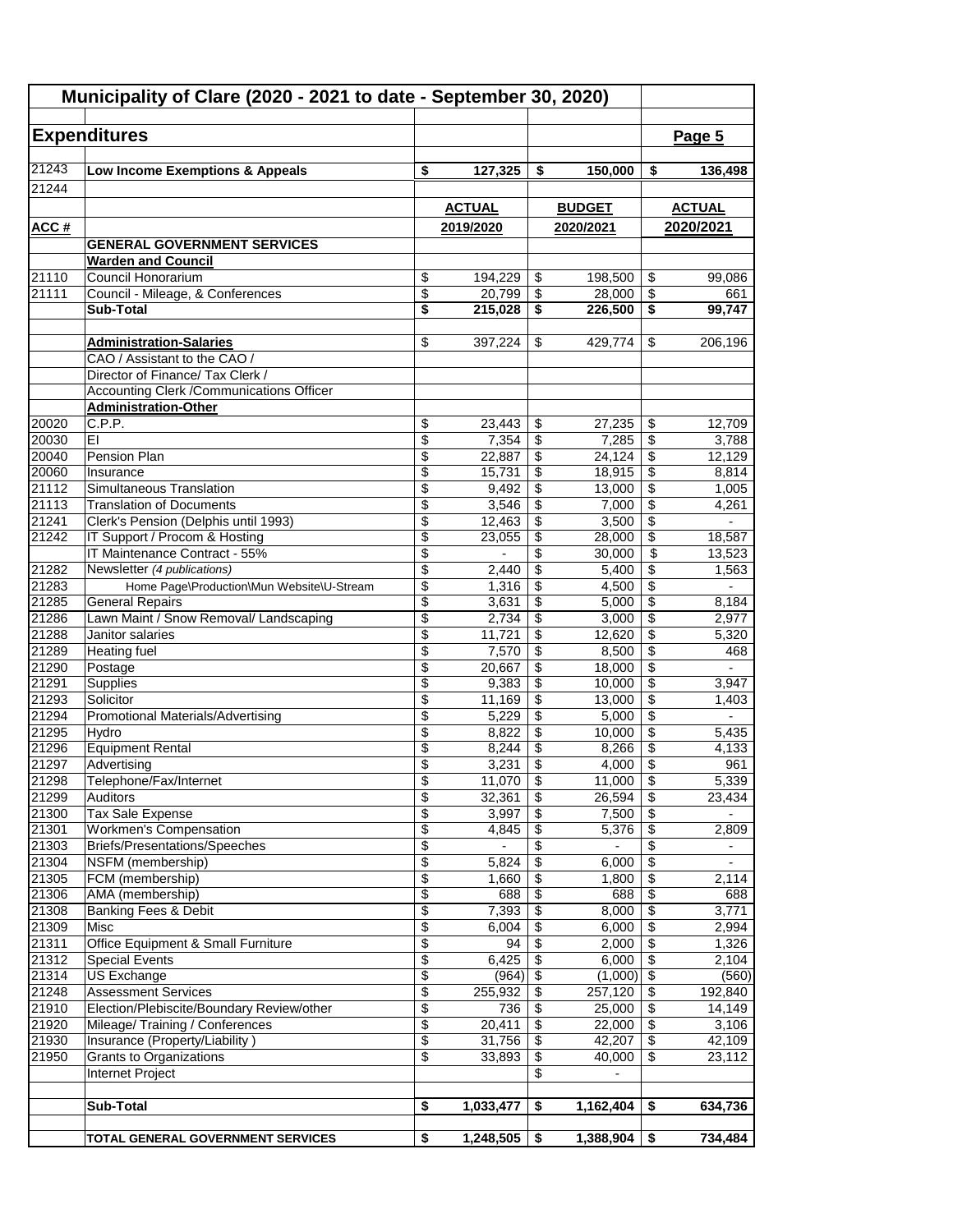|                | Municipality of Clare (2020 - 2021 to date - September 30, 2020)                              |          |                          |                          |                  |          |                          |
|----------------|-----------------------------------------------------------------------------------------------|----------|--------------------------|--------------------------|------------------|----------|--------------------------|
|                |                                                                                               |          |                          |                          |                  |          | Page 6                   |
|                | <b>Expenditures</b>                                                                           |          |                          |                          |                  |          |                          |
|                |                                                                                               |          |                          |                          |                  |          |                          |
|                | <b>PROTECTIVE SERVICES</b>                                                                    |          |                          |                          |                  |          |                          |
|                |                                                                                               |          | <b>ACUTAL</b>            |                          | <b>BUDGET</b>    |          | <b>ACTUAL</b>            |
| ACC#           |                                                                                               |          | 2019/2020                |                          | 2020/2021        |          | 2020/2021                |
|                | <b>RCMP Administration</b>                                                                    |          |                          |                          |                  |          |                          |
| 22120          | RCMP Costs (7 members)                                                                        | \$       | 1,112,576                | \$                       | 1,127,039        | \$       | 570,844                  |
| 22121          | <b>Prosecution Services</b>                                                                   | \$       | 8,325                    | \$                       | 12,500           | \$       | 413                      |
| 22130          | <b>DNA Testing</b>                                                                            | \$       | 4,785                    | \$                       | 7,000            | \$       | 4,725                    |
|                | <b>Total RCMP</b>                                                                             | \$       | 1,125,686                | \$                       | 1,146,539        | \$       | 575,982                  |
| 22310          | <b>Corrections</b>                                                                            | \$       | 89,913                   | \$                       | 118,475          | \$       | 59,238                   |
|                | <b>Total Jails</b>                                                                            | \$       | 89,913                   | \$                       | 118,475          | S        | 59,238                   |
|                |                                                                                               |          |                          |                          |                  |          |                          |
|                | <b>Other Law Enforcement</b>                                                                  |          |                          |                          |                  |          |                          |
| 22290          | <b>By-Law Enforcement</b>                                                                     | \$       | $\overline{\phantom{a}}$ | \$                       | 2,000            | \$       | $\overline{\phantom{a}}$ |
| 22990          | <b>Unsightly Premises</b>                                                                     | \$       | $\blacksquare$           | \$                       | $\sim$           | \$       | $\overline{\phantom{a}}$ |
| 22930          | <b>Animal Control</b><br><b>Total Other Law Enforcement</b>                                   | \$<br>\$ | 21,715<br>21,715         | \$<br>\$                 | 21,600<br>23,600 | \$<br>\$ | 12,600                   |
|                |                                                                                               |          |                          |                          |                  |          | 12,600                   |
|                | <b>Fire Departments</b>                                                                       |          |                          |                          |                  |          |                          |
| 22400          | Fire Departments - General Operations                                                         | \$       | 261,865                  | \$                       | 266,697          | \$       | 271,014                  |
| 22404          | Level I - Training                                                                            | \$       | 4,850                    | \$                       | 5.000            | \$       |                          |
| 22405          | Fire Dept - Members Appreciation                                                              | \$       | 4,958                    | \$                       | 5,000            | \$       |                          |
| 22403          | Fire Dept - Assessment                                                                        | \$       | 5,091                    | $\overline{\mathcal{L}}$ |                  | \$       |                          |
|                | Firefighters - Worker's Compensation                                                          |          |                          | $\overline{\mathcal{E}}$ | 4,075            |          |                          |
| 22401          | St-Bernard Building Int.-Short and Long Term Debt<br><b>Fire Department (Shared Services)</b> | \$<br>\$ | 18,540<br>21,572         | \$<br>\$                 | 17,821<br>22,000 |          |                          |
|                | Sub Total Fire Departments                                                                    | \$       | 316,876                  | \$                       | 320,593          | \$<br>\$ | 7,871<br>278,885         |
| 22402          | New Capital Purchases from Area Rate                                                          | \$       | 101,107                  | $\overline{\mathcal{L}}$ | 129,000          | \$       | 23,845                   |
|                | Equipment Purchase as per Vehicle Assessment                                                  | \$       | 350,000                  | \$                       | 350,000          | \$       | 530,600                  |
|                | Principal on Municipal Capital Loan                                                           | \$       | 75,218                   | \$                       | 100,000          | \$       |                          |
| 29000          | Fire Dept Int.-Short and Long Term Debt                                                       | \$       | 15,166                   | \$                       | 13,908           | \$       | 7,281                    |
|                | <b>Total - Fire Departments</b>                                                               | \$       | 858,367                  | \$                       | 913,501          | \$       | 840,611                  |
|                |                                                                                               |          |                          |                          |                  |          |                          |
| 22510          | <b>EMO &amp; Other</b><br>EMO Operations, etc                                                 |          | 7,286                    |                          |                  | \$       | 4.762                    |
| 22511          | <b>Clare Search and Rescue</b>                                                                | \$<br>\$ | 5,000                    | \$<br>\$                 | 10,000<br>5,000  | \$       | 5,000                    |
| 22515          | Signage                                                                                       | \$       | 834                      | \$                       | 3,000            | \$       | $\blacksquare$           |
| 22520          | 911 Civic Numbering                                                                           | \$       | $\overline{a}$           | \$                       | $\blacksquare$   | \$       | $\blacksquare$           |
|                | <b>Total - EMO</b>                                                                            | \$       | 13,120                   | \$                       | 18,000           | \$       | 9,762                    |
|                |                                                                                               |          |                          |                          |                  |          |                          |
|                | <b>Building Inspections &amp;</b><br><b>Development Officer</b>                               |          |                          |                          |                  |          |                          |
| 22292          | Salaries (2)                                                                                  | \$       | 116,861                  | \$                       | 121,355          | \$       | 60,513                   |
| 22293          | CPP                                                                                           | \$       | 5,288                    | \$                       | 5,573            | \$       | 2,993                    |
| 22294          | EI                                                                                            | \$       | 2,376                    | \$                       | 2,398            | \$       | 1,339                    |
| 22295          | Pension                                                                                       | \$       | 7,150                    | \$                       | 7,406            | \$       | 3,694                    |
| 22296          | <b>Health Insurance</b>                                                                       | \$       | 4,635                    | \$                       | 4,791            | \$       | 2,262                    |
| 22291          | Workers Comp                                                                                  | \$       | 1,677                    | \$                       | 1,765            | \$       | 926                      |
| 22298          | <b>Conventions &amp; Training</b>                                                             | \$       | 17,878                   | \$                       | 18,500           | \$       | 2,637                    |
| 22299<br>22300 | <b>Supplies</b><br><b>Truck Repairs &amp; Gas</b>                                             | \$<br>\$ | 2,973<br>4,963           | \$<br>\$                 | 3,000<br>6,000   | \$<br>\$ | 1,192<br>3,349           |
|                | <b>Total Building Inspections</b>                                                             | \$       | 163,801                  | \$                       | 170,788          | \$       | 78,904                   |
|                |                                                                                               |          |                          |                          |                  |          |                          |
| 22910          | Security for Seniors                                                                          | \$       | 37,869                   | \$                       | 38,702           | \$       | 38,702                   |
|                | <b>Total Security for Seniors</b>                                                             | \$       | 37,869                   | \$                       | 38,702           | \$       | 38,702                   |
|                |                                                                                               |          |                          |                          |                  |          |                          |
|                | <b>TOTAL PROTECTIVE SERVICES</b>                                                              |          | \$2,310,471              |                          | \$2,429,605      |          | \$1,615,799              |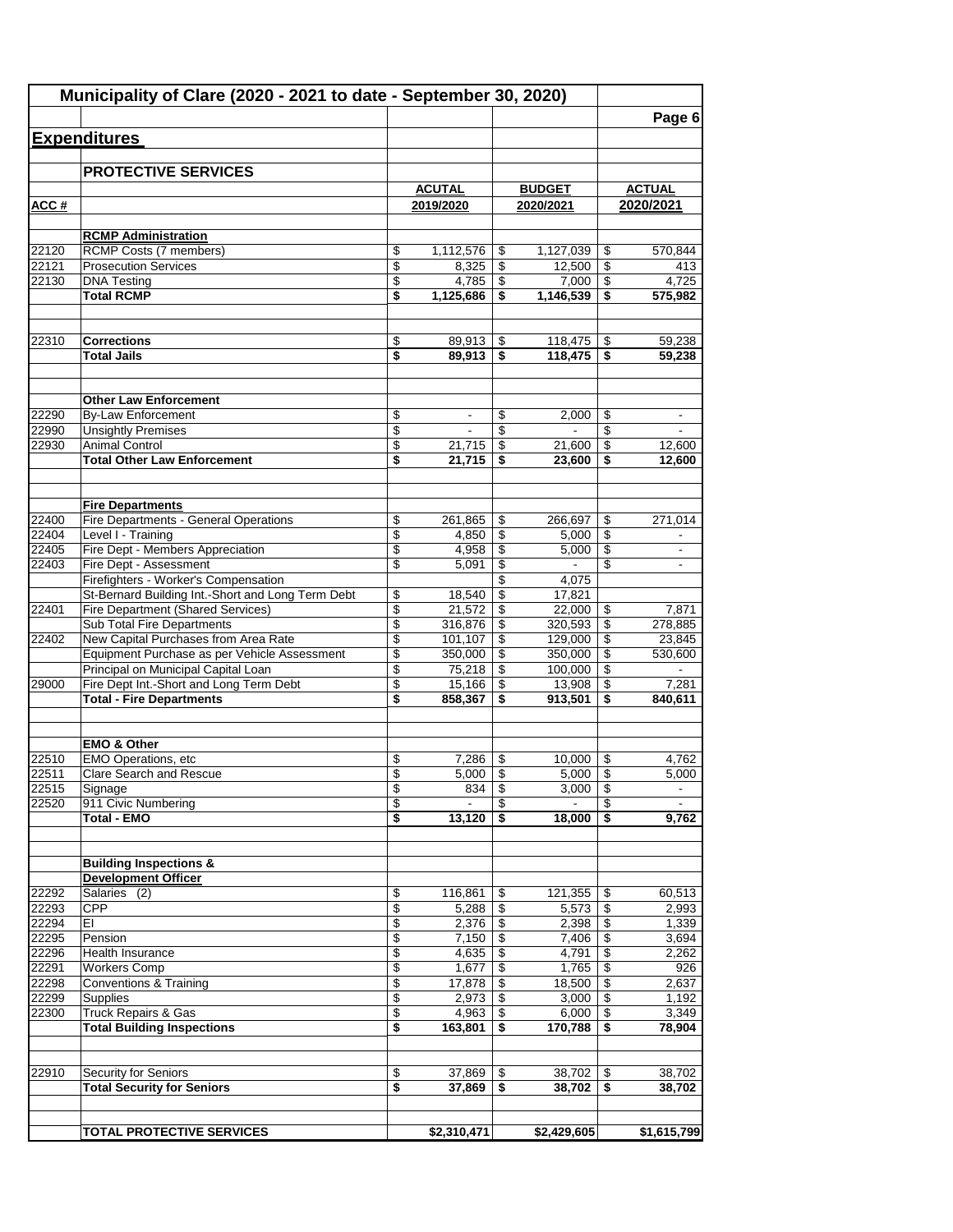|       | Municipality of Clare (2020 - 2021 to date - September 30, 2020) |                                      |               |                         |               |    |               |  |  |
|-------|------------------------------------------------------------------|--------------------------------------|---------------|-------------------------|---------------|----|---------------|--|--|
|       |                                                                  |                                      |               |                         |               |    | Page 7        |  |  |
|       | <b>Expenditures</b>                                              |                                      |               |                         |               |    |               |  |  |
|       |                                                                  |                                      |               |                         |               |    |               |  |  |
|       | <b>TRANSPORTATION SERVICES</b>                                   |                                      |               |                         |               |    |               |  |  |
|       |                                                                  |                                      |               |                         |               |    |               |  |  |
|       |                                                                  |                                      | <b>ACTUAL</b> |                         | <b>BUDGET</b> |    | <b>ACTUAL</b> |  |  |
| Acct# |                                                                  |                                      | 2019/2020     |                         | 2020/2021     |    | 2020/2021     |  |  |
|       | <b>Public Transit</b>                                            |                                      |               |                         |               |    |               |  |  |
| 23500 | <b>Transport de Clare</b>                                        | \$                                   | 25,000        | \$                      | 25,000        | \$ | 25,000        |  |  |
|       | <b>Sub-Total</b>                                                 | \$                                   | 25,000        | \$                      | 25,000        | \$ | 25,000        |  |  |
|       |                                                                  |                                      |               |                         |               |    |               |  |  |
|       | <b>Sidewalks/Street Lights/Roads</b>                             |                                      |               |                         |               |    |               |  |  |
| 23230 | <b>Repairs to Sidewalks</b>                                      | \$                                   |               | \$                      | 1,500         | \$ | 40            |  |  |
| 23232 | Sidewalks - Snow Removal                                         | \$                                   | 43,911        | \$                      | 46,107        | \$ |               |  |  |
| 23234 | Private Road Maintenance (By-Law 34)                             |                                      |               | \$                      | 4,600         | \$ | 4,600         |  |  |
| 23250 | <b>Street Lights Area Rate</b>                                   | \$                                   | 19,529        | \$                      | 23,274        | \$ | 11,327        |  |  |
| 23240 | Roads/Beach Access                                               | \$                                   | 8,755         | \$                      | 2,000         |    |               |  |  |
| 23242 | Paving Manholes/Catch Basins                                     | \$                                   | 7,509         | \$                      |               |    |               |  |  |
|       | <b>Sub-Total</b>                                                 | \$                                   | 79,704        | \$                      | 77,481        | \$ | 15,967        |  |  |
|       |                                                                  |                                      |               |                         |               |    |               |  |  |
|       | <b>TOTAL TRANSP. SERVICES</b>                                    | $\overline{\boldsymbol{\mathsf{s}}}$ | 104,704       | \$                      | 102,481       | \$ | 40,967        |  |  |
|       |                                                                  |                                      |               |                         |               |    |               |  |  |
|       |                                                                  |                                      |               |                         |               |    |               |  |  |
|       | <b>DEBT CHARGES</b>                                              |                                      |               |                         |               |    |               |  |  |
| 28995 | Principal-CHC Loan (Yr.12of 20)                                  | \$                                   | 125,000       | $\sqrt[6]{\frac{1}{2}}$ | 125,000       | \$ |               |  |  |
| 28995 | Principal - Fire Dept Loan (Yr 7 of 15)                          | \$                                   | 53,333        | \$                      | 53,333        | \$ | 53,333        |  |  |
| 28995 | Principal -St-Bernard Firehall Loan (Yr 2 of 20)                 | \$                                   | 28,851        | \$                      | 28,851        | \$ |               |  |  |
|       | <b>TOTAL PRINCIPAL DEBT CHARGES</b>                              | \$                                   | 207,184       | \$                      | 207,184       | \$ | 53,333        |  |  |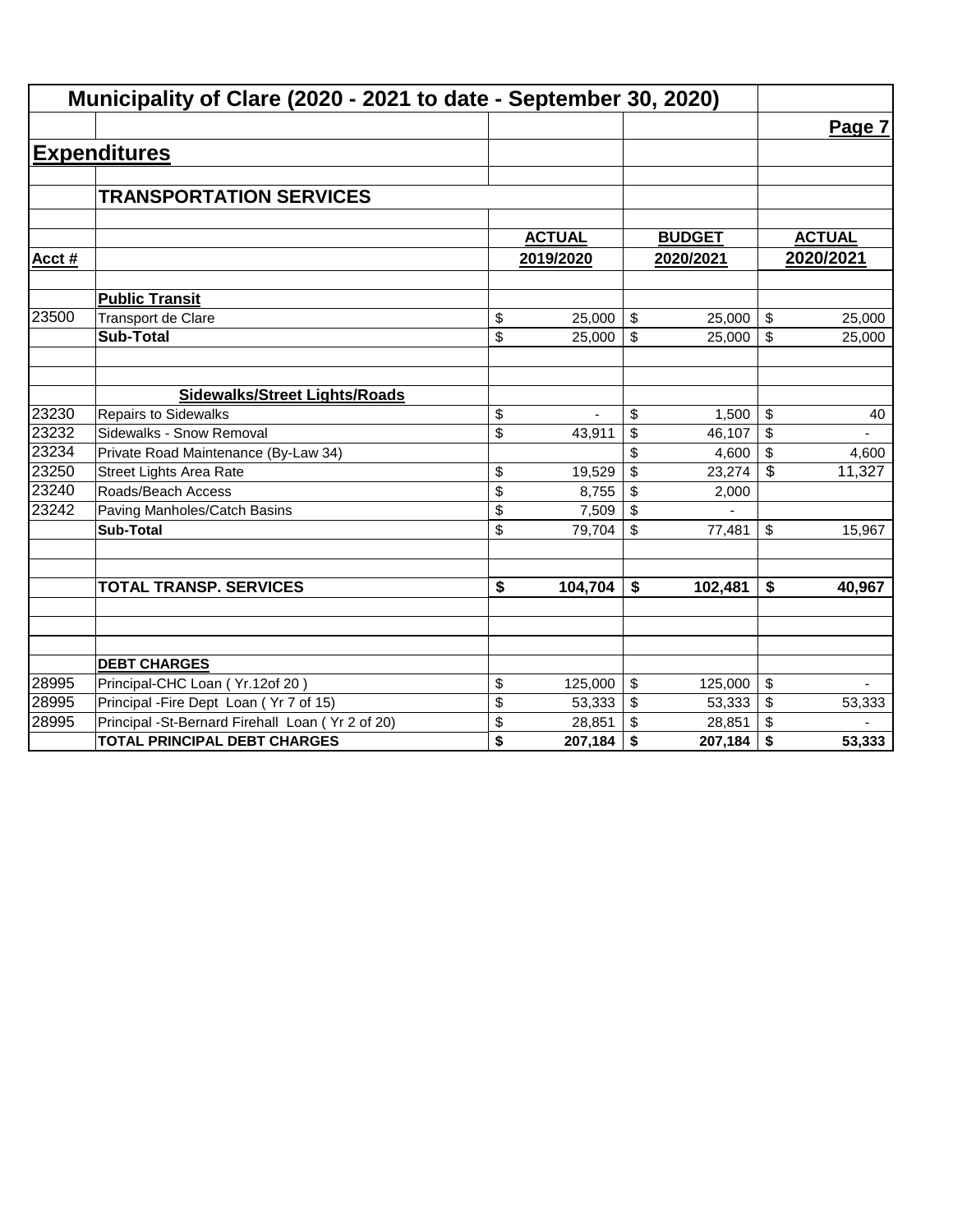|                         | Municipality of Clare (2020 - 2021 to date - September 30, 2020) |          |                 |                                  |                 |          |               |
|-------------------------|------------------------------------------------------------------|----------|-----------------|----------------------------------|-----------------|----------|---------------|
|                         |                                                                  |          |                 |                                  |                 |          |               |
|                         |                                                                  |          |                 |                                  |                 |          | Page 8        |
|                         | <b>Expenditures</b>                                              |          |                 |                                  |                 |          |               |
|                         |                                                                  |          |                 |                                  |                 |          |               |
|                         |                                                                  |          | <b>ACTUAL</b>   |                                  | <b>BUDGET</b>   |          | <b>ACTUAL</b> |
| Acc#                    | <b>ENVIRONMENTAL HEALTH SERVICES</b>                             |          | 2019/2020       |                                  | 2020/2021       |          | 2020/2021     |
|                         | <b>Sewer - General Operations</b>                                |          |                 |                                  |                 |          |               |
| 24200                   | <b>Training and Conferences</b>                                  | \$       | 3,249           | \$                               | 3,500           | \$       | 530           |
| 24210                   | Wages - 1FTE 1PTE                                                | \$       | 80,446          | \$                               | 81,796          | \$       | 37,678        |
| 24216                   | <b>CPP</b>                                                       | \$       | 3,813           | \$                               | 3,927           | \$       | 1,830         |
| 24217                   | EI                                                               | \$       | 1,778           | \$                               | 1,767           | \$       | 833           |
| 24218                   | Pension Plan                                                     | \$       | 4,602           | \$                               | 5,052           | \$       | 2,522         |
| 24219                   | Group Insurance                                                  | \$       | 2,769           | \$                               | 2,948           | \$       | 1,391         |
| 24222                   | <b>Workers Comp</b>                                              | \$       | 1,203           | \$                               | 1,251           | \$       | 577           |
| 24221                   | Truck Maintenance, & Gas                                         | \$       | 8,603           | $\overline{\mathbf{e}}$          | 7,750           | \$       | 2,654         |
| 24223                   | Public Works Garage (Belliveau Cove)                             | \$       | 6,280           | \$                               | 3,500           | \$       | 1,105         |
| 24295                   | Snow Removal (all locations)                                     | \$       | 1,722           | \$                               | 3,000           | \$       | 108           |
|                         | <b>Sub-Total Sewer - General Operations</b>                      | \$       | 114,465         | \$                               | 114,491         | \$       | 49,228        |
|                         |                                                                  |          |                 |                                  |                 |          |               |
|                         | <b>Sewage Treatment Plant Operations</b>                         |          |                 |                                  |                 |          |               |
|                         | Meteghan                                                         |          |                 |                                  |                 |          |               |
| 24211<br>$\sqrt{24212}$ | Sewer Hydro                                                      | \$       | 18,277          | \$                               | 18,500          | \$       | 5,480         |
| 24214                   | Supplies & Repairs                                               | \$       | 18,203          | $\frac{1}{2}$<br>$\overline{\$}$ | 18,350          | \$       | 9,336         |
|                         | Testing                                                          | \$<br>\$ | 2,090<br>38,570 | \$                               | 2,100<br>38,950 | \$<br>\$ | 714<br>15,530 |
|                         | <b>Sub-Total Meteghan</b>                                        |          |                 |                                  |                 |          |               |
|                         | <b>Sewage Treatment Plant Operations</b>                         |          |                 |                                  |                 |          |               |
|                         | <b>Church Point</b>                                              |          |                 |                                  |                 |          |               |
| 24241                   | Hydro                                                            | \$       | 8,083           | \$                               | 8,500           | \$       | 3,066         |
| 24242                   | Supplies & Repairs                                               | \$       | 7,275           | \$                               | 6,800           | \$       | 3,224         |
| 24244                   | Testing                                                          | \$       | 2,090           | \$                               | 2,100           | \$       | 572           |
|                         | <b>Sub-Total Church Point</b>                                    | \$       | 17,448          | \$                               | 17,400          | \$       | 6,861         |
|                         |                                                                  |          |                 |                                  |                 |          |               |
|                         | <b>Belliveau Cove</b>                                            |          |                 |                                  |                 |          |               |
| 24290                   | Hydro                                                            | \$       | 6,953           | \$                               | 6,800           | \$       | 3,364         |
| 24291                   | Supplies & Repairs                                               | \$       | 6,820           | \$                               | 10,900          | \$       | 3,484         |
| 24292                   | Testing                                                          | \$       | 1,905           | \$                               | 2,100           | \$       | 857           |
|                         | <b>Sub-Total Belliveau Cove</b>                                  | \$       | 15,678          | \$                               | 19,800          | \$       | 7,705         |
| 24201                   | Insurance - Sewer Systems                                        | \$       | 8,624           | \$                               | 8,243           | \$       | 8,243         |
|                         | <b>Sub-Total Insurance</b>                                       | \$       | 8,624           | \$                               | 8,243           | \$       | 8,243         |
|                         |                                                                  |          |                 |                                  |                 |          |               |
|                         | <b>TOTAL SEWER COSTS</b>                                         | \$       | 194,785         | \$                               | 198,884         | \$       | 87,568        |
|                         |                                                                  |          |                 |                                  |                 |          |               |
|                         |                                                                  |          |                 |                                  |                 |          |               |
|                         |                                                                  |          |                 |                                  |                 |          |               |
|                         |                                                                  |          |                 |                                  |                 |          |               |
|                         |                                                                  |          |                 |                                  |                 |          |               |
|                         |                                                                  |          |                 |                                  |                 |          |               |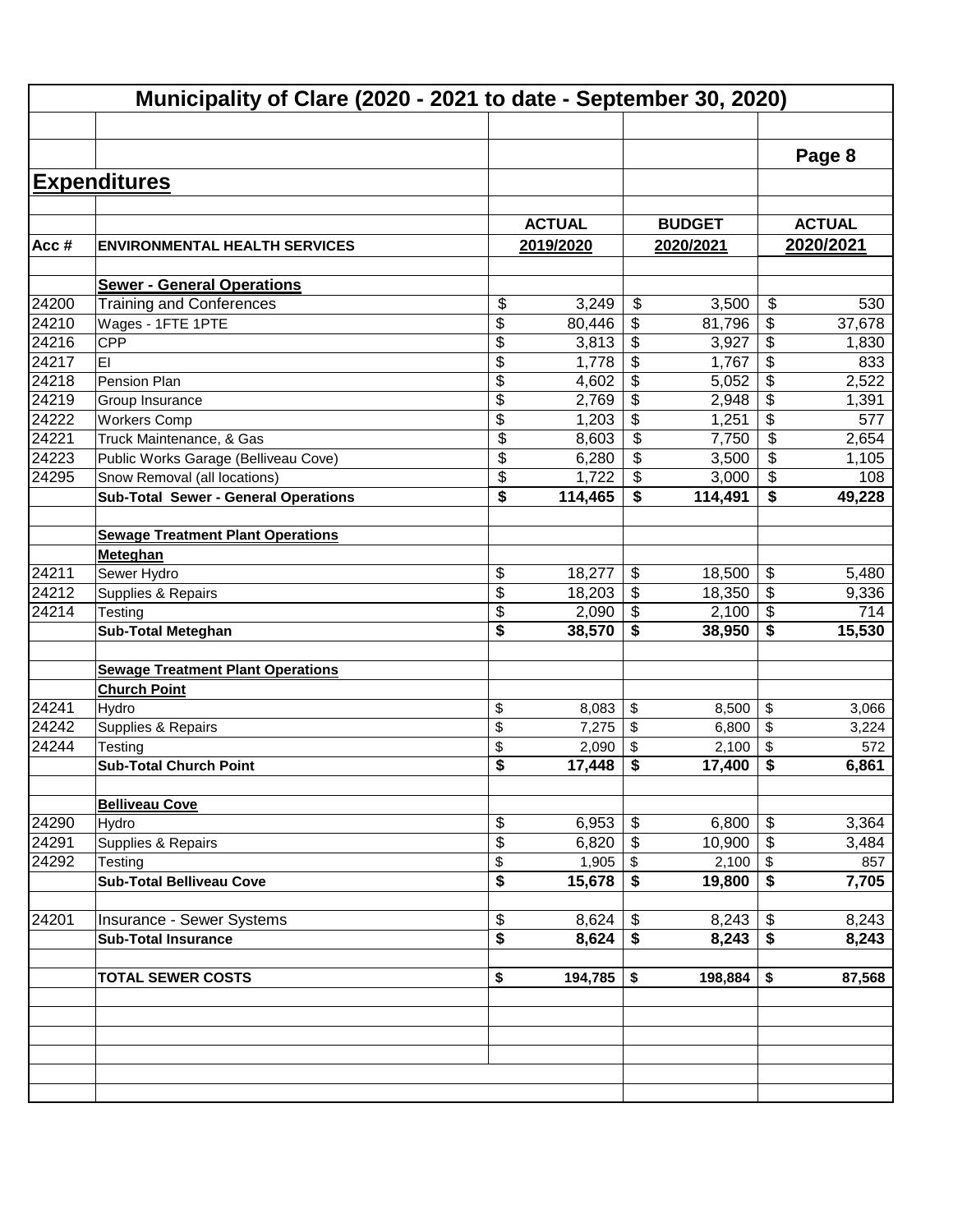|       | Municipality of Clare (2020 - 2021 to date - September 30, 2020) |                 |               |                           |               |    |               |  |  |
|-------|------------------------------------------------------------------|-----------------|---------------|---------------------------|---------------|----|---------------|--|--|
|       |                                                                  |                 |               |                           |               |    | Page 9        |  |  |
|       | <b>ENVIRONMENTAL HEALTH SERVICES - CONT'D</b>                    |                 |               |                           |               |    |               |  |  |
|       |                                                                  |                 |               |                           |               |    |               |  |  |
|       | <b>Expenditures</b>                                              |                 |               |                           |               |    |               |  |  |
|       |                                                                  |                 |               |                           |               |    |               |  |  |
|       |                                                                  |                 | <b>ACTUAL</b> |                           | <b>BUDGET</b> |    | <b>ACTUAL</b> |  |  |
| Acc#  | <b>SOLID WASTE SERVICES</b>                                      |                 | 2019/2020     |                           | 2020/2021     |    | 2020/2021     |  |  |
|       |                                                                  |                 |               |                           |               |    |               |  |  |
|       | <b>Garbage/Collection\Tipping Fees/Other</b>                     |                 |               |                           |               |    |               |  |  |
| 24320 | Garbage & Waste Collections                                      | \$              | 460,471       | \$                        | 483,499       | \$ | 235,851       |  |  |
| 24300 | <b>Transfer Station Operations</b>                               | $\overline{\$}$ | 58,012        | $\boldsymbol{\mathsf{S}}$ | 53,000        | \$ | 34,894        |  |  |
| 24301 | <b>Landfill Closure</b>                                          | \$              | 30,204        | \$                        | 45,000        | \$ | 15,446        |  |  |
| 24321 | Recycling - Tipping Fees (Blue Bags)                             | \$              | 93,448        | \$                        | 104,000       | \$ | 61,958        |  |  |
| 24322 | Organic Tipping Fees                                             | \$              | 63,584        | \$                        | 73,000        | \$ | 35,712        |  |  |
| 24304 | Queens Tipping Fees (\$102.26)                                   | \$              | 330,696       | \$                        | 363,456       | \$ | 172,155       |  |  |
| 24342 | Solid Waste Schedules, Green Carts, etc                          | $\overline{\$}$ | 11,934        | \$                        | 12,200        | \$ | 5,908         |  |  |
| 24340 | Landfill Wages (3)                                               | $\overline{\$}$ | 138,330       | $\overline{\mathcal{L}}$  | 153,203       | \$ | 72,786        |  |  |
| 24343 | <b>CPP</b>                                                       | \$              | 6,467         | \$                        | 7,308         | \$ | 3,512         |  |  |
| 24344 | EI                                                               | \$              | 3,117         | \$                        | 3,390         | \$ | 1,612         |  |  |
| 24345 | Pension Plan                                                     | \$              | 8,259         | \$                        | 8,981         | \$ | 4,411         |  |  |
| 24346 | Health Insurance                                                 | \$              | 1,470         | \$                        | 1,137         | \$ | 526           |  |  |
| 24347 | <b>Workers Comp</b>                                              | \$              | 2,068         | $\boldsymbol{\mathsf{S}}$ | 2,344         | \$ | 1,114         |  |  |
| 24348 | <b>Property Insurance</b>                                        | \$              | 3,013         | \$                        | 3,428         | \$ | 3,428         |  |  |
| 24341 | Waste Check (Administration)                                     | \$              | 23,386        | \$                        | 24,014        | \$ | 17,540        |  |  |
| 24303 | Illegal Dump Clean-Up                                            | \$              | 3,410         | \$                        | 4,500         | \$ | 240           |  |  |
| 23244 | Community Cleanup Program - (\$150/km)                           | \$              | 9,334         | \$                        | 10,000        | \$ |               |  |  |
| 24349 | Miscellaneous                                                    | \$              |               |                           |               |    |               |  |  |
|       | <b>Sub-Total Garbage</b>                                         | \$              | 1,247,203     | \$                        | 1,352,460     | \$ | 667,092       |  |  |
|       |                                                                  |                 |               |                           |               |    |               |  |  |
|       | <b>Total Garbage/Recycling</b>                                   | \$              | 1,247,203     | \$                        | 1,352,460     | \$ | 667,092       |  |  |
|       |                                                                  |                 |               |                           |               |    |               |  |  |
|       | <b>TOTAL ENVIRONMENTAL HEALTH</b>                                | \$              | 1,441,988     | \$                        | 1,551,344     | \$ | 754,660       |  |  |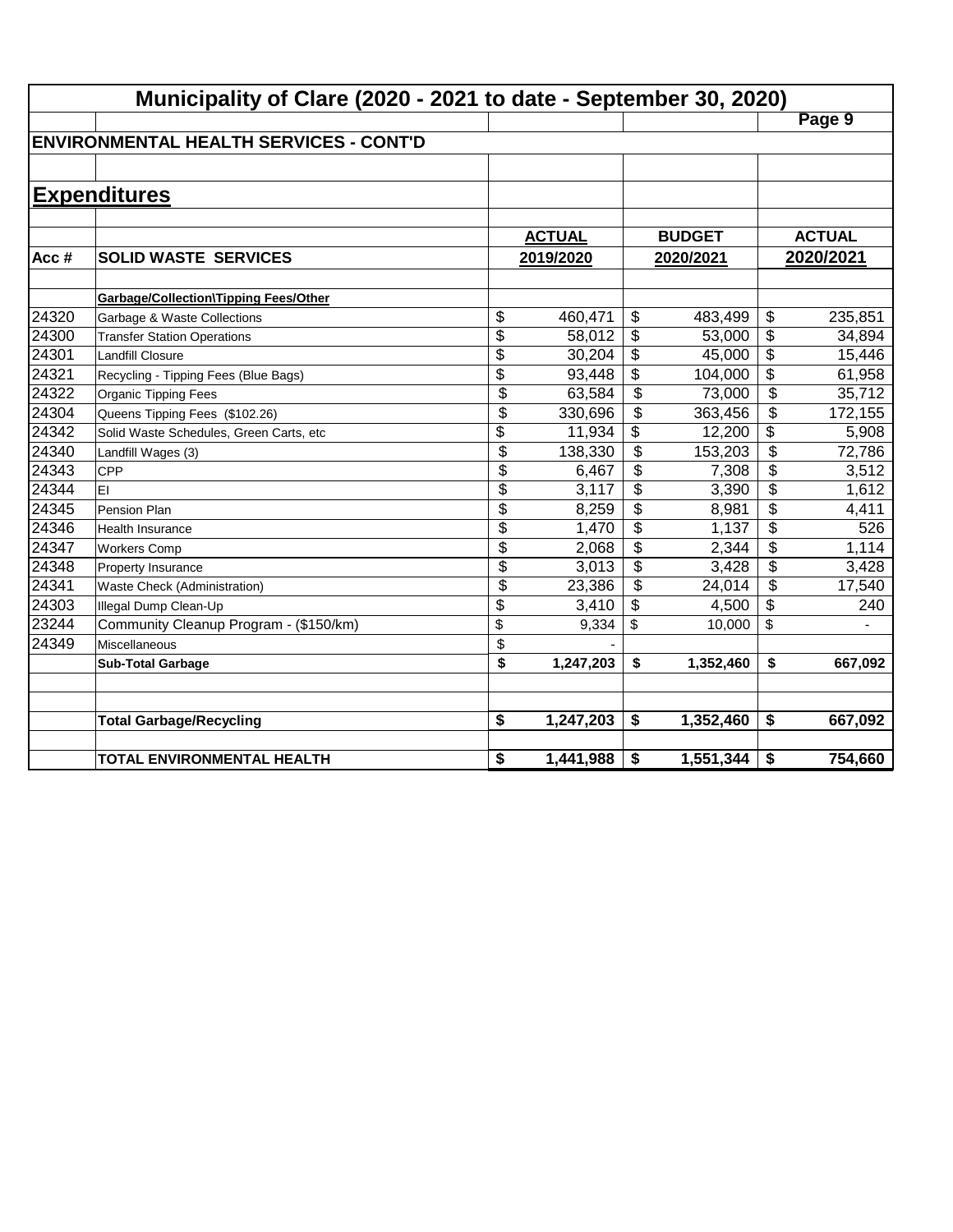|       | Municipality of Clare (2020 - 2021 to date - September 30, 2020) |                 |               |               |                                  |               |
|-------|------------------------------------------------------------------|-----------------|---------------|---------------|----------------------------------|---------------|
|       |                                                                  |                 |               |               |                                  | Page 10       |
|       | <b>Expenditures</b>                                              |                 |               |               |                                  |               |
|       |                                                                  |                 |               |               |                                  |               |
|       |                                                                  |                 |               |               |                                  |               |
|       |                                                                  |                 | <b>ACTUAL</b> | <b>BUDGET</b> |                                  | <b>ACTUAL</b> |
| ACC#  |                                                                  |                 | 2019/2020     | 2020/2021     |                                  | 2020/2021     |
|       | <b>Public Health Services</b>                                    |                 |               |               |                                  |               |
|       | Clare Health Centre                                              |                 |               |               |                                  |               |
| 25500 | Adm(Manager/Secretaries/Patient Attendants/Cleaners)             | \$              | 309,634       | 369992        | \$                               | 166,478       |
| 25502 | <b>CPP</b>                                                       | \$              | 13,742        | 17524         | \$                               | 7,800         |
| 25503 | EI                                                               | \$              | 6,716         | 7903          | \$                               | 3,683         |
| 25504 | Pension                                                          | \$              | 14,787        | 13803         | \$                               | 6,223         |
| 25505 | Health Insurance                                                 | \$              | 6,347         | 8990          | $\overline{\boldsymbol{\theta}}$ | 3,281         |
| 25522 | <b>Workers Comp</b>                                              | \$              | 4,559         | 5569          | $\overline{\$}$                  | 2,547         |
| 25510 | <b>Office Supplies</b>                                           | $\overline{\$}$ | 7,980         | 8000          | $\overline{\mathcal{S}}$         | 4,403         |
| 25511 | <b>Medical Supplies</b>                                          | $\overline{\$}$ | 11,129        | 18000         | $\overline{\mathcal{S}}$         | 6,103         |
| 25513 | <b>MedAccess</b>                                                 | \$              | 18,080        | 22632         | \$                               | 11,316        |
| 25514 | IT Support - 45%                                                 | \$              | 263           | 21866         | \$                               | 11,064        |
| 25515 | Travel/Training                                                  | \$              | 2,417         | 3500          | \$                               | 405           |
| 25520 | Cleaning Supplies (incl.strip & wax floors)                      | \$              | 4,963         | 7000          | \$                               | 5,146         |
| 25529 | Telephone, Internet, Telehealth                                  | \$              | 7,000         | 7000          | $\boldsymbol{\mathsf{S}}$        | 3,876         |
| 25530 | Hydro                                                            | $\overline{\$}$ | 23,737        | 26000         | $\boldsymbol{\mathsf{S}}$        | 9,658         |
| 25540 | Sewer Services (7 units @ \$200.00 ea)                           | \$              | 1,400         | 1400          | $\overline{\mathcal{S}}$         | 1,400         |
| 25560 | Snow Removal/Mowing/Gardening                                    | \$              | 5,001         | 5500          | $\overline{\mathcal{L}}$         |               |
| 25570 | Maintenance and Repairs                                          | \$              | 34,480        | 25000         | $\overline{\mathcal{S}}$         | 12,096        |
| 25525 | <b>Small Equipment</b>                                           | \$              | 7,427         | 4720          | \$                               | 7,960         |
| 25571 | Property Insurance                                               | \$              | 5,148         | 5756          | $\sqrt{2}$                       | 5,756         |
| 25572 | Misc. Purchases                                                  | \$              | 1,482         | 3500          | \$                               | 1,005         |
|       | <b>Sub-Total</b>                                                 | \$              | 486,292       | 583655        | \$                               | 270,201       |
|       | <b>New Recruitment</b>                                           |                 |               |               |                                  |               |
| 25900 | Doctor Recruitment & Incentive                                   | \$              | 6,543         | 5000          | $\boldsymbol{\mathsf{S}}$        | 54,292        |
|       | <b>Storage Building (Repairs)</b>                                | \$              |               |               |                                  |               |
|       | Sub-Total                                                        | \$              | 6,543         | $5000$ \$     |                                  | 54,292        |
|       |                                                                  |                 |               |               |                                  |               |
|       | <b>Low Income Seniors Housing</b>                                |                 |               |               |                                  |               |
| 28233 | Housing Commission - Operating deficit                           | \$              | 38,841        | $38000$ \$    |                                  | 41,440        |
|       | <b>Sub-Total</b>                                                 | \$              | 38,841        | $38000$ \$    |                                  | 41,440        |
|       |                                                                  |                 |               |               |                                  |               |
|       | <b>Sub Total - Public Health Services</b>                        | \$              | 531,676       | $626655$ \$   |                                  | 365,933       |
|       |                                                                  |                 |               |               |                                  |               |
| 29000 | Interest on Short & Long-Term Debt - CHC                         | \$              | 37,963        | $34850$ \$    |                                  | 26,336        |
|       | <b>Sub Total Interest - CHC</b>                                  | \$              | 37,963        | $34850$ \$    |                                  | 26,336        |
|       | TOTAL PUBLIC HEALTH SERVICES                                     |                 | \$569,639     | 661505        |                                  | \$392,269     |
|       |                                                                  |                 |               |               |                                  |               |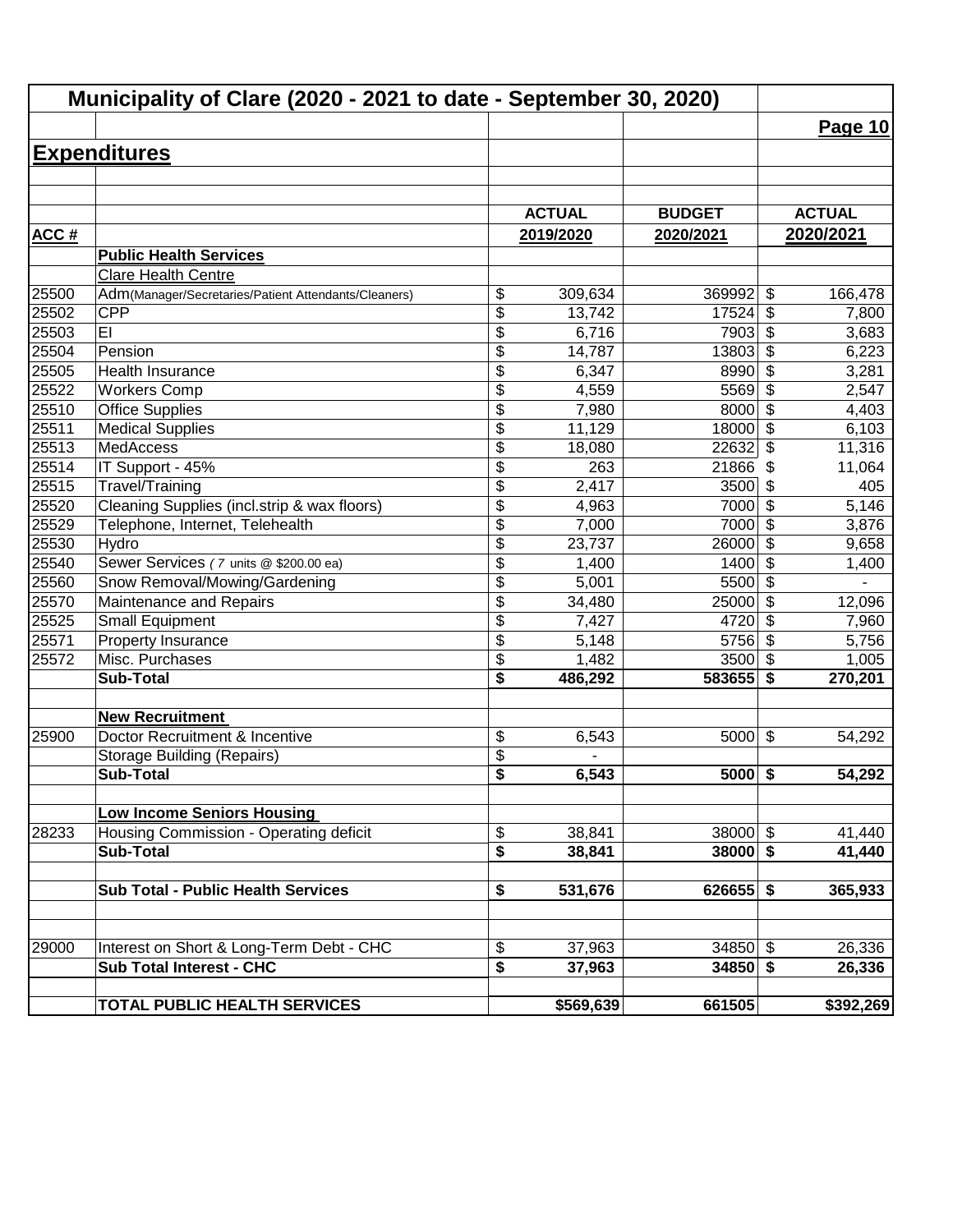|                                           |                                                                                                                                                                             |                |                                                       | Municipality of Clare (2020 - 2021 to date - September 30, 2020) |                                                       |                                                                             |
|-------------------------------------------|-----------------------------------------------------------------------------------------------------------------------------------------------------------------------------|----------------|-------------------------------------------------------|------------------------------------------------------------------|-------------------------------------------------------|-----------------------------------------------------------------------------|
| <b>Expenditures</b>                       |                                                                                                                                                                             |                |                                                       |                                                                  | Page 11                                               |                                                                             |
| <b>ENVIRONMENTAL DEVELOPMENT SERVICES</b> |                                                                                                                                                                             |                |                                                       |                                                                  |                                                       |                                                                             |
|                                           |                                                                                                                                                                             |                |                                                       |                                                                  |                                                       | <b>ACTUAL</b>                                                               |
|                                           |                                                                                                                                                                             |                |                                                       |                                                                  |                                                       | 2020/2021                                                                   |
|                                           |                                                                                                                                                                             |                |                                                       |                                                                  |                                                       |                                                                             |
|                                           |                                                                                                                                                                             |                |                                                       |                                                                  |                                                       | 73                                                                          |
|                                           |                                                                                                                                                                             |                |                                                       |                                                                  |                                                       | 2,483                                                                       |
|                                           |                                                                                                                                                                             |                |                                                       |                                                                  |                                                       | 292                                                                         |
| <b>Sub-Total</b>                          | $\overline{\$}$                                                                                                                                                             | 9,208          | \$                                                    | 9,000                                                            | \$                                                    | 2,848                                                                       |
|                                           |                                                                                                                                                                             |                |                                                       |                                                                  |                                                       |                                                                             |
| Regional Enterprise Networks(WREN)        | \$                                                                                                                                                                          | 45,621         | \$                                                    | 45,621                                                           | \$                                                    | 22,810                                                                      |
|                                           | \$                                                                                                                                                                          | 45,621         | \$                                                    | 45,621                                                           | \$                                                    | 22,810                                                                      |
|                                           |                                                                                                                                                                             |                |                                                       |                                                                  |                                                       |                                                                             |
| TOTAL ENVIRONMENT DEVELOPMENT             | $\overline{\boldsymbol{\mathsf{s}}}$                                                                                                                                        | 54,829         | \$                                                    | 54,621                                                           | \$                                                    | 25,658                                                                      |
|                                           |                                                                                                                                                                             |                |                                                       |                                                                  |                                                       |                                                                             |
|                                           |                                                                                                                                                                             |                |                                                       |                                                                  |                                                       |                                                                             |
|                                           |                                                                                                                                                                             |                |                                                       |                                                                  |                                                       |                                                                             |
|                                           |                                                                                                                                                                             |                |                                                       |                                                                  |                                                       |                                                                             |
|                                           |                                                                                                                                                                             |                |                                                       |                                                                  |                                                       |                                                                             |
|                                           |                                                                                                                                                                             |                |                                                       |                                                                  |                                                       |                                                                             |
|                                           | <b>Environmental Planning &amp; Zoning</b><br>Planning (meetings, etc)<br><b>Sub-Division Regulations</b><br><b>By-law Review</b><br><b>Environmental Development Serv.</b> | \$<br>\$<br>\$ | <b>ACTUAL</b><br>2019/2020<br>2,844<br>3,765<br>2,599 | $\boldsymbol{\mathsf{\$}}$<br>$\overline{\mathcal{L}}$<br>\$     | <b>BUDGET</b><br>2020/2021<br>2,000<br>2,000<br>5,000 | $\boldsymbol{\mathsf{\$}}$<br>$\overline{\$}$<br>$\boldsymbol{\mathsf{\$}}$ |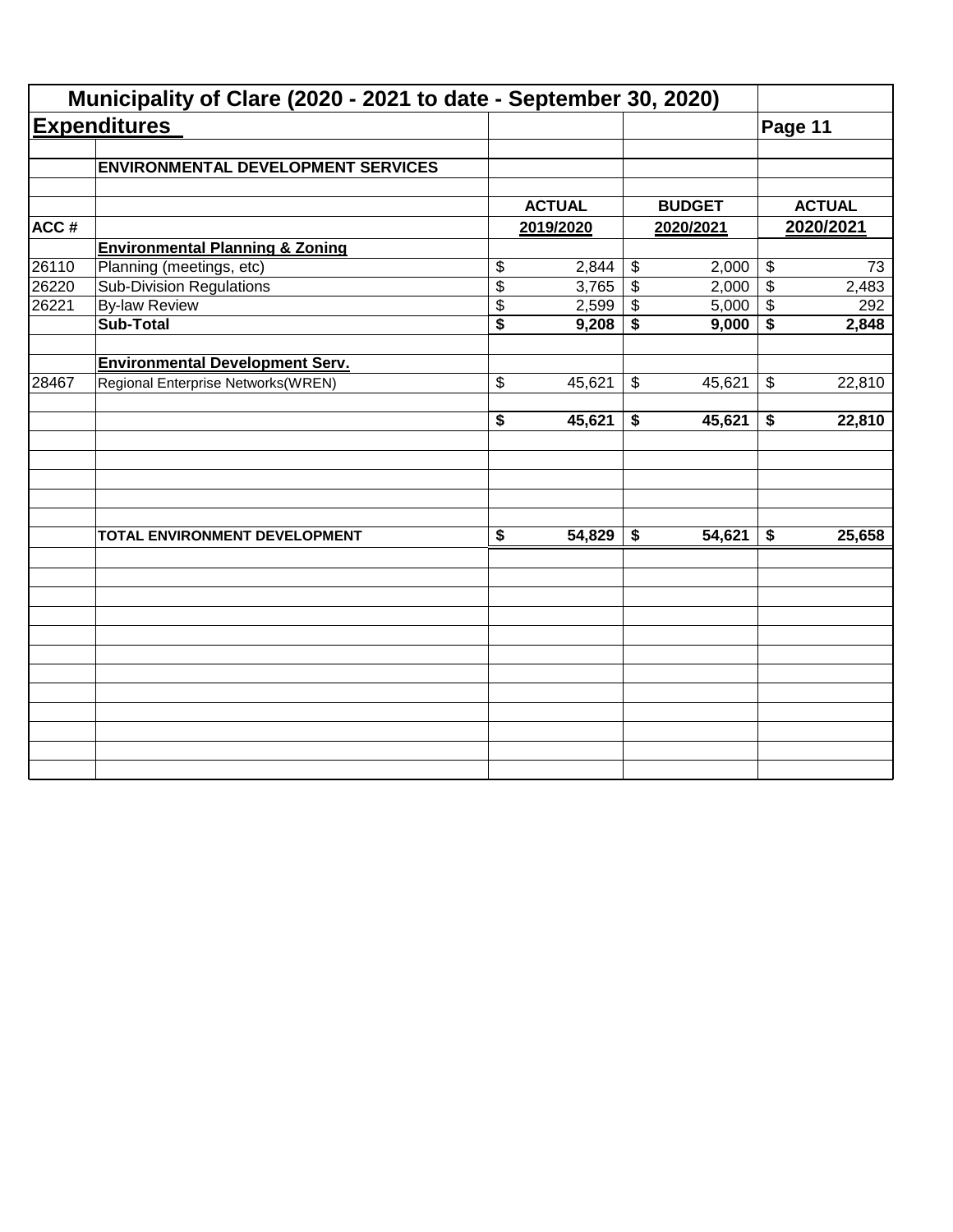|       | Municipality of Clare (2020 - 2021 to date - September 30, 2020)<br><b>Expenditures</b> |                 |                          |                          |                          | Page 12                  |
|-------|-----------------------------------------------------------------------------------------|-----------------|--------------------------|--------------------------|--------------------------|--------------------------|
|       | <b>RECREATION &amp; CULTURAL SERVICES</b>                                               |                 |                          |                          |                          |                          |
|       |                                                                                         | <b>ACTUAL</b>   |                          | <b>BUDGET</b>            |                          | <b>ACTUAL</b>            |
|       |                                                                                         | 2019/2020       |                          | 2020/2021                |                          | 2020/2021                |
|       | <b>COMMUNITY DEVELOPMENT</b>                                                            |                 |                          |                          |                          |                          |
|       | Economic Development                                                                    |                 |                          |                          |                          |                          |
|       | Tourism                                                                                 | \$<br>212,465   | \$                       | 282,728                  | \$                       | 113,087                  |
|       | Recreation<br><b>Building</b>                                                           | \$<br>208,935   | \$                       | 204,779                  | \$                       | 96,649                   |
|       | <b>Community Development Admin</b>                                                      | \$<br>170,864   | \$                       | 215,025                  | \$                       | 103,035                  |
| 26290 | - GranFondo Registration                                                                | \$<br>33,180    | $\overline{\mathcal{S}}$ | 35,500                   | $\overline{\$}$          |                          |
| 26291 | - GranFondo Logistics                                                                   | \$<br>21,530    | \$                       | 23,900                   | \$                       | $\blacksquare$           |
| 26292 | - GranFondo Administration                                                              | \$<br>8,116     | \$                       | 7,500                    | \$                       | 1,671                    |
| 26293 | - GranFondo Hospitality                                                                 | \$<br>38,618    | \$                       | 41,350                   | \$                       |                          |
| 26294 | - GranFondo Safety                                                                      | \$<br>10,315    | \$                       | 11,000                   | \$                       |                          |
| 26295 | - GranFondo Volunteer                                                                   | \$<br>5,366     | $\overline{\mathcal{S}}$ | 6,550                    | \$                       |                          |
| 26296 | - GranFondo Marketing                                                                   | \$<br>23,903    | \$                       | 25,000                   | \$                       | 2,864                    |
| 26297 | - GranFondo Learn to Fondo                                                              | \$<br>534       | \$                       | 1,200                    | \$                       | $\blacksquare$           |
|       | GranFondo Total                                                                         | \$<br>141,562   | \$                       | 152,000                  | \$                       | 4,536                    |
|       |                                                                                         |                 |                          |                          | \$                       |                          |
| 26000 | $-CMA$ 2024                                                                             | 19,926          |                          | 50,000                   |                          | 100,000                  |
|       | Communauté accueillante                                                                 |                 |                          | 102,000                  |                          | 8,000                    |
|       |                                                                                         | \$<br>753,752   | \$                       | 1,006,532                | \$                       | 425,308                  |
|       | <b>Building &amp; Facilities</b>                                                        |                 |                          |                          |                          |                          |
| 27250 | Meteghan Library - Janitorial                                                           | \$<br>5,533     | \$                       | 6,200                    | \$                       | 1,180                    |
| 27253 | Meteghan Library Branch                                                                 | \$<br>24,865    | \$                       | 16,000                   | \$                       | 4,387                    |
| 27254 | Extra Hours per week (Library Branch)                                                   | \$<br>2,295     | \$                       | 2,300                    | \$                       |                          |
| 28472 | Western Regional Library                                                                | \$<br>53,377    | \$                       | 53,377                   | \$                       | 26,689                   |
| 27180 | <b>Wentworth Lake Park</b>                                                              | \$<br>46        | \$                       |                          | \$                       | 203                      |
| 27179 | Belliveau Cove Dev./Wharf/Insurance                                                     | \$<br>16,127    | \$                       | 17,108                   | \$                       | 14,286                   |
| 27255 | Hub Culturel/Cultural Hub/CIFA Building                                                 | \$<br>20,424    | \$                       | 11,000                   | \$                       | 8,592                    |
| 27256 | <b>Havelock Community Centre</b>                                                        | \$<br>2,486     | \$                       | 2,500                    | \$                       | 1,744                    |
| 27257 | Meteghan Park                                                                           | \$<br>3,677     | \$                       | 4,200                    | \$                       | 1,606                    |
| 27258 | Ground Search & Rescue Building                                                         | \$<br>2,409     | \$                       | 2,793                    | \$                       | 1,836                    |
| 27259 | Eco Park - Insurance                                                                    | \$<br>10,211    | \$                       | 11,279                   | \$                       | 11,279                   |
| 27260 | Eco Park - Operations (hydro, etc)                                                      | \$<br>33,943    | \$                       | 10,000                   | \$                       | 26,942                   |
| 27270 | Clare Veteran Centre (General Operations)                                               | \$<br>28,339    | \$                       | 30,000                   | \$                       | 3,077                    |
| 27271 | Clare Veteran Centre (Insurance)                                                        | \$<br>8,160     | \$                       | 9,134                    | \$                       | 9,316                    |
| 27279 | Écoles JMGay & St-Albert                                                                | \$<br>7,310     | \$                       | $\blacksquare$           |                          |                          |
| 28700 | Tent / Trailer Rental                                                                   | \$<br>7,199     | $\overline{s}$           | 7,000                    | $\overline{\mathcal{L}}$ | 201                      |
|       | <b>Total Building &amp; Facilities</b>                                                  | \$<br>226,401   | \$                       | 182,891                  | \$                       | 111,337                  |
|       | <b>Cultural Services</b>                                                                |                 |                          |                          |                          |                          |
| 27290 | Societe Historique (Point a Major Insurance)                                            | \$<br>823       | -\$                      | 850                      | \$                       | 850                      |
| 27900 | Contribution to Festival Acadien                                                        | \$<br>20,000    | \$                       | 20,000                   | -\$                      | 20,000                   |
|       | Productions le Moulin                                                                   | \$<br>1,000     | $\sqrt[6]{\frac{1}{2}}$  | 1,000                    |                          |                          |
|       | New France - Electric City                                                              | \$<br>5,000     | \$                       | ÷                        |                          |                          |
|       | Société édifice Ste-Marie de la Pointe                                                  | \$<br>10,000    | \$                       | $\overline{\phantom{a}}$ |                          |                          |
|       | Centre acadien - Historic NS                                                            | \$<br>7,897     | \$                       | $\overline{\phantom{a}}$ |                          |                          |
|       | <b>Clare Curling Association</b>                                                        |                 | \$                       | 500                      |                          |                          |
|       | <b>Council Commitment to Special Projects</b>                                           |                 |                          |                          |                          |                          |
|       | - Gran Fondo                                                                            | \$              | S.                       | $\blacksquare$           | \$                       | $\overline{\phantom{a}}$ |
|       | <b>Total Cultural Services</b>                                                          | \$<br>44,720    | \$                       | 22,350                   | -S                       | 20,850                   |
|       | Other                                                                                   |                 |                          |                          |                          |                          |
| 27295 | Université Ste-Anne                                                                     | \$<br>50,000    | - \$                     |                          | \$                       |                          |
|       | Yarmouth Hospital Foundation                                                            | \$<br>5,000     | -\$                      | 5,000                    | \$                       | 5,000                    |
|       | <b>Total Other</b>                                                                      | \$<br>55,000    | S.                       | 5,000                    | S                        | 5,000                    |
|       |                                                                                         |                 |                          |                          |                          |                          |
|       |                                                                                         |                 |                          | 1,216,773                |                          | 562,495                  |
|       | TOTAL COMMUNITY DEVELOPMENT AND CULTURAL SERVICES                                       | \$<br>1,079,873 | - \$                     |                          | \$                       |                          |